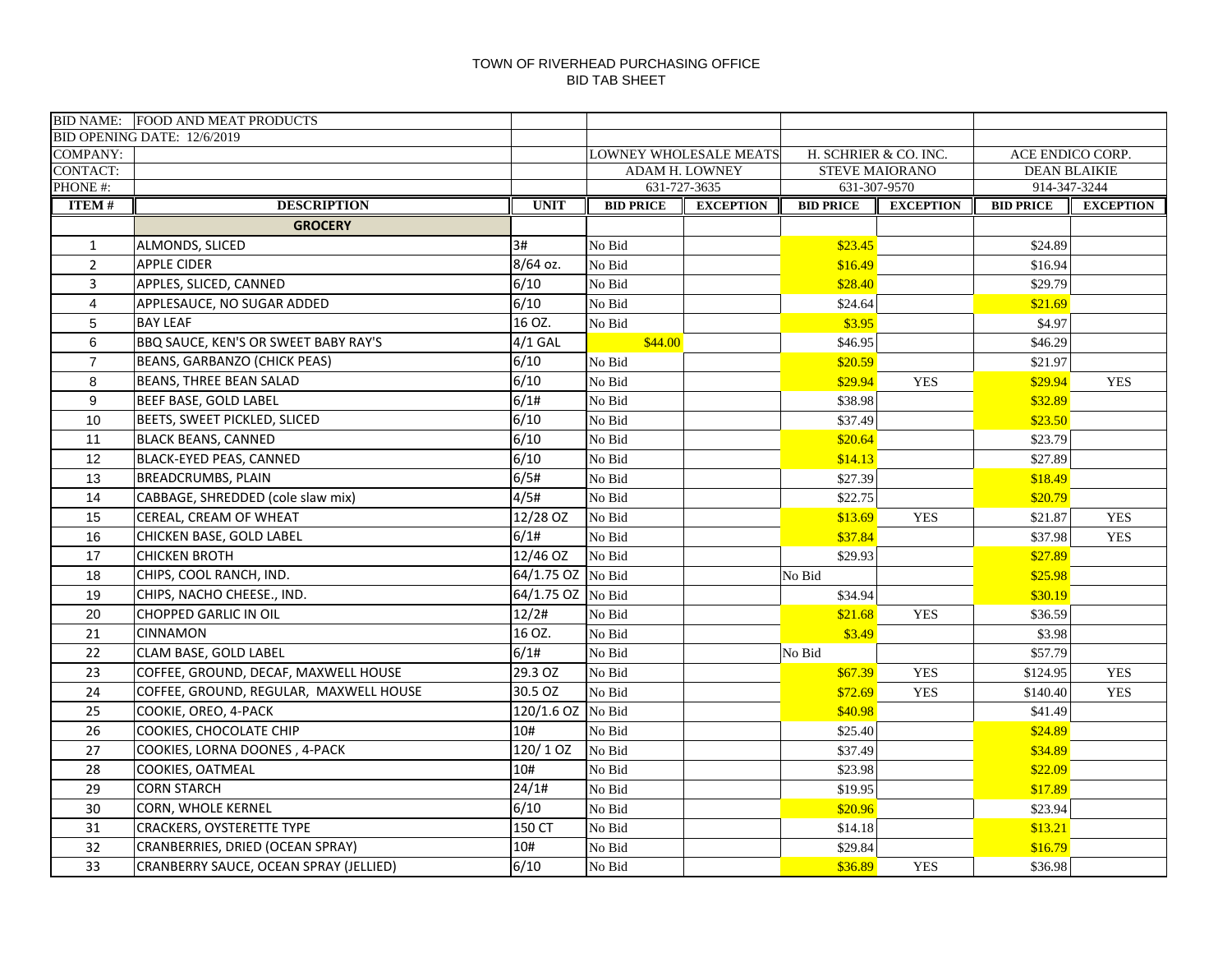|                 | <b>BID NAME: FOOD AND MEAT PRODUCTS</b> |             |                  |                        |                       |                  |                                     |                  |
|-----------------|-----------------------------------------|-------------|------------------|------------------------|-----------------------|------------------|-------------------------------------|------------------|
|                 | BID OPENING DATE: 12/6/2019             |             |                  |                        |                       |                  |                                     |                  |
| <b>COMPANY:</b> |                                         |             |                  | LOWNEY WHOLESALE MEATS | H. SCHRIER & CO. INC. |                  | ACE ENDICO CORP.                    |                  |
| <b>CONTACT:</b> |                                         |             |                  | ADAM H. LOWNEY         | STEVE MAIORANO        |                  | <b>DEAN BLAIKIE</b><br>914-347-3244 |                  |
| PHONE#:         |                                         | <b>UNIT</b> | <b>BID PRICE</b> | 631-727-3635           | 631-307-9570          | <b>EXCEPTION</b> |                                     |                  |
| <b>ITEM#</b>    | <b>DESCRIPTION</b>                      |             |                  | <b>EXCEPTION</b>       | <b>BID PRICE</b>      |                  | <b>BID PRICE</b>                    | <b>EXCEPTION</b> |
| 34              | <b>CROUTONS</b>                         | 5/2.25#     | No Bid           |                        | \$25.45               |                  | \$18.79                             |                  |
| 35              | DRESSING, BALSAMIC VINEGARETTE, KEN'S   | $4/1$ GAL   | No Bid           |                        | \$47.98               |                  | \$44.89                             |                  |
| 36              | DRESSING, CHAMPAGNE VINEGARETTE, KEN'S  | $4/1$ GAL   | No Bid           |                        | No Bid                |                  | \$44.89                             |                  |
| 37              | DRESSING, ITALIAN, KEN'S ZESTY          | $4/1$ GAL   | No Bid           |                        | No Bid                |                  | \$42.79                             |                  |
| 38              | DRESSING, ITALIAN, KRAFT ZESTY          | $4/1$ GAL   | No Bid           |                        | \$43.95               |                  | \$44.98                             |                  |
| 39              | DRESSING, RANCH, KEN'S                  | $4/1$ GAL   | No Bid           |                        | \$47.89               |                  | \$42.79                             |                  |
| 40              | FISH, TUNA, WHITE                       | 6/66 OZ     | No Bid           |                        | \$98.69               |                  | \$94.79                             |                  |
| 41              | FLOUR, ALL PURPOSE                      | 2/25#       | No Bid           |                        | \$7.95                |                  | \$15.79                             |                  |
| 42              | FRUIT COCKTAIL IN JUICE                 | 6/10#       | No Bid           |                        | \$31.48               |                  | \$35.19                             |                  |
| 43              | FRUIT SALAD, MEDLEY IN JUICE            | 6/10#       | No Bid           |                        | \$29.98               |                  | \$29.98                             |                  |
| 44              | FRUIT SALAD, TROPICAL IN JUICE          | 6/10#       | No Bid           |                        | \$30.96               |                  | \$29.98                             |                  |
| 45              | <b>GARLIC, GRANULATED</b>               | 7#          | No Bid           |                        | \$27.60               | <b>YES</b>       | \$29.98                             |                  |
| 46              | GLAZE, BALSAMIC                         | 4/12.9 OZ   | No Bid           |                        | \$38.94               | <b>YES</b>       | \$28.89                             |                  |
| 47              | <b>GRAHAM CRACKER CRUMBS</b>            | 2/5#        | No Bid           |                        | \$29.95               |                  | \$18.98                             |                  |
| 48              | <b>GRAVY MASTER</b>                     | 32OZ        | No Bid           |                        | \$9.50                |                  | \$9.69                              |                  |
| 49              | JELL-O, RED                             | 12/24 OZ    | No Bid           |                        | \$28.40               |                  | \$27.79                             |                  |
| 50              | JUICE, APPLE, MOTTS                     | 8/64 OZ     | No Bid           |                        | \$21.96               |                  | \$19.98                             |                  |
| 51              | JUICE, CRANBERRY, OCEAN SPRAY           | 8/64 OZ     | No Bid           |                        | \$17.89               | <b>YES</b>       | \$22.92                             |                  |
| 52              | JUICE, ORANGE, HOMEMAKER                | 8/590Z      | No Bid           |                        | \$19.29               |                  | \$17.98                             |                  |
| 53              | JUICE, PINEAPPLE                        | 12/46 OZ    | No Bid           |                        | \$26.88               |                  | \$27.79                             |                  |
| 54              | KETCHUP, HEINZ                          | 6/10        | \$32.00          |                        | \$33.68               |                  | \$34.49                             |                  |
| 55              | KETCHUP, IND. HEINZ                     | 1000 CT     | No Bid           |                        | \$13.49               |                  | \$34.69                             |                  |
| 56              | <b>KIDNEY BEANS</b>                     | 6/10#       | \$22.00          |                        | \$24.45               |                  | \$24.50                             |                  |
| 57              | item #56 duplicated in error            |             |                  |                        |                       |                  |                                     |                  |
| 58              | LEMON JUICE, PC                         | 200 CT      | No Bid           |                        | \$6.20                |                  | \$13.15                             |                  |
| 59              | MAYONNAISE, HELLMANN'S                  | $4/1$ GAL   | No Bid           |                        | \$59.98               |                  | \$53.95                             |                  |
| 60              | MAYONNAISE, HELLMANS, PC                | 210 CT      | No Bid           |                        | \$26.45               |                  | \$24.59                             |                  |
| 61              | MAYONNAISE, IMPERIAL                    | $4/1$ GAL   | No Bid           |                        | \$26.50               |                  | \$25.95                             | <b>YES</b>       |
| 62              | MUSHROOMS, CANNED                       | 6/10        | No Bid           |                        | \$31.74               |                  | \$36.89                             |                  |
| 63              | MUSTARD, GULDEN'S                       | 1 GAL       | \$9.50           |                        | \$9.50                |                  | \$7.94                              |                  |
| 64              | MUSTARD, GULDEN'S, PC                   | 500 CT      | No Bid           |                        | \$18.98               |                  | \$17.79                             |                  |
| 65              | OATMEAL, QUAKER OATS, OLD FASHIONED     | 12/48 OZ    | No Bid           |                        | \$36.48               |                  | \$39.78                             |                  |
| 66              | ONION, GRANULATED                       | 7#          | No Bid           |                        | \$18.74               | <b>YES</b>       | \$19.97                             | <b>YES</b>       |
|                 |                                         |             |                  |                        |                       |                  |                                     |                  |
| 67              | ORANGES, MANDARIN, WHOLE SEGMENT        | 6/10#       | No Bid           |                        | \$35.89               |                  | \$38.97                             |                  |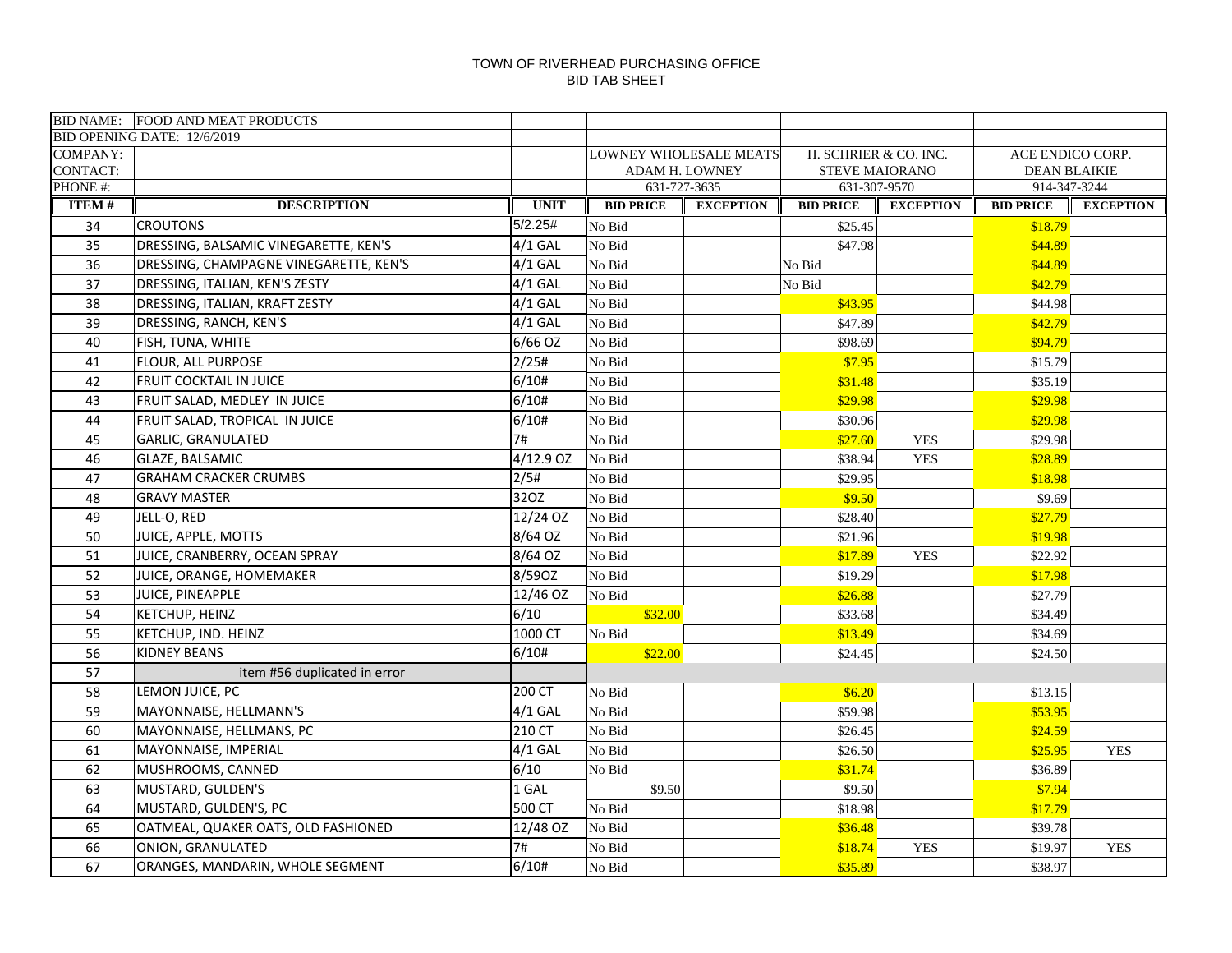|                            | <b>BID NAME: FOOD AND MEAT PRODUCTS</b>           |              |                  |                                |                    |                                |                                         |                  |
|----------------------------|---------------------------------------------------|--------------|------------------|--------------------------------|--------------------|--------------------------------|-----------------------------------------|------------------|
|                            | BID OPENING DATE: 12/6/2019                       |              |                  |                                |                    |                                |                                         |                  |
| <b>COMPANY:</b>            |                                                   |              |                  | LOWNEY WHOLESALE MEATS         |                    | H. SCHRIER & CO. INC.          | ACE ENDICO CORP.<br><b>DEAN BLAIKIE</b> |                  |
| <b>CONTACT:</b><br>PHONE#: |                                                   |              |                  | ADAM H. LOWNEY<br>631-727-3635 |                    | STEVE MAIORANO<br>631-307-9570 | 914-347-3244                            |                  |
| <b>ITEM#</b>               | <b>DESCRIPTION</b>                                | <b>UNIT</b>  | <b>BID PRICE</b> | <b>EXCEPTION</b>               | <b>BID PRICE</b>   | <b>EXCEPTION</b>               | <b>BID PRICE</b>                        | <b>EXCEPTION</b> |
| 68                         | OREGANO                                           | 16 OZ        | No Bid           |                                | \$2.98             |                                | \$6.15                                  |                  |
| 69                         | <b>PAM SPRAY</b>                                  | 6/17 OZ      | No Bid           |                                | \$19.69            |                                | \$17.98                                 |                  |
| 70                         | <b>PAPRIKA</b>                                    | 16 OZ        | No Bid           |                                | \$3.10             |                                | \$3.69                                  | <b>YES</b>       |
| 71                         | PARSLEY, FLAKES                                   | 8 OZ         | No Bid           |                                | \$4.24             |                                | \$6.94                                  | <b>YES</b>       |
| 72                         | PASTA, EGG NOODLES, WIDE                          | 10#          | No Bid           |                                | \$10.98            |                                | \$14.39                                 |                  |
| 73                         | PASTA, ELBOW MACARONI                             | 20#          | \$18.00          |                                | \$12.98            |                                | \$12.39                                 |                  |
| 74                         | PASTA, PENNE                                      | 20#          | \$18.00          |                                | \$12.89            |                                | \$11.16                                 |                  |
| 75                         | PASTA, SPAGHETTI                                  | 20#          | No Bid           |                                | \$12.89            |                                |                                         |                  |
| 76                         | PASTA, TRI-COLOR, SPIRAL                          | 10#          | No Bid           |                                | \$12.49            |                                | \$11.69                                 |                  |
| 77                         |                                                   | 20#          | No Bid           |                                |                    |                                | \$22.88                                 | <b>YES</b>       |
| 78                         | PASTA, ZITI<br>PEACHES, SLICED, NATURAL, IN JUICE | 6/10         | No Bid           |                                | \$12.89<br>\$28.29 |                                | \$11.29                                 |                  |
| 79                         | PEAR HALVES, NATURAL, IN JUICE                    | 6/10         | No Bid           |                                | \$32.00            |                                | \$29.19<br>\$30.97                      |                  |
| 80                         | PEARS, DICED, NATURAL, IN JUICE                   | 6/10         | No Bid           |                                | \$28.20            |                                | \$26.57                                 |                  |
|                            |                                                   | 6/10         | No Bid           |                                | \$29.64            |                                |                                         |                  |
| 81                         | PEPPER STRIPS, MIXED RED & GREEN                  | 16 OZ        |                  |                                |                    |                                | \$36.29                                 |                  |
| 82                         | PEPPER, BLACK<br>PEPPERS, RED, FIREROASTED        | 6/10         | No Bid<br>No Bid |                                | \$4.89             |                                | \$5.99                                  |                  |
| 83<br>84                   |                                                   | 6/10         |                  |                                | \$31.88            |                                | \$30.89                                 |                  |
|                            | PINEAPPLE CHUNKS, IN JUICE                        | 6/10         | No Bid           |                                | \$31.96            |                                | \$27.89                                 |                  |
| 85                         | PINEAPPLE SLICED, IN JUICE                        | 6/10         | No Bid           |                                | \$34.45            |                                | \$27.79                                 |                  |
| 86                         | PORK & BEANS, (BAKED) BUSH'S                      |              | No Bid           |                                | \$24.79            | <b>YES</b>                     | \$38.97                                 |                  |
| 87                         | POTATO CHIPS                                      | 104/1 OZ     | No Bid           |                                | \$36.75            |                                | \$33.98                                 |                  |
| 88                         | POTATOES, SWEET, CANNED                           | 6/10         | No Bid           |                                | \$29.40            |                                | \$25.79                                 |                  |
| 89                         | PRETZEL, VENDING                                  | <b>88 CT</b> | No Bid           |                                | \$33.95            |                                | \$30.89                                 |                  |
| 90                         | PUDDING, CHOCOLATE                                | 6/10         | No Bid           |                                | \$25.95            |                                | \$27.39                                 |                  |
| 91                         | PUDDING, LEMON                                    | 6/10         | No Bid           |                                | \$26.98            |                                | \$32.89                                 |                  |
| 92                         | RED CABBAGE, SWEET & SOUR, LOHMANN                | 6/10         | No Bid           |                                | \$36.97            |                                | \$31.78                                 | <b>YES</b>       |
| 93                         | <b>RELISH</b>                                     | $4/1$ GAL    | No Bid           |                                | \$23.39            |                                | \$23.69                                 |                  |
| 94                         | RICE PILAF, UNCLE BEN'S                           | 6/36 OZ      | No Bid           |                                | \$23.60            | <b>YES</b>                     | \$27.98                                 |                  |
| 95                         | RICE, WHITE, PARBOILED, UNCLE BEN'S               | 25#          | No Bid           |                                | \$12.69            | <b>YES</b>                     | \$20.98                                 |                  |
| 96                         | RICE, WILD, LONG GRAIN, UNCLE BEN'S               | 6/36#        | No Bid           |                                | \$30.48            | <b>YES</b>                     | \$50.89                                 |                  |
| 97                         | SALAD OIL 90/10                                   | $6/1$ GAL    | No Bid           |                                | \$30.94            |                                | \$34.79                                 |                  |
| 98                         | <b>SALT</b>                                       | 24/26 OZ     | No Bid           |                                | \$13.25            |                                | \$12.39                                 |                  |
| 99                         | SAUCE, DUCK                                       | $4/1$ GAL    | No Bid           |                                | \$20.90            |                                | \$34.39                                 |                  |
| 100                        | SAUCE, SPAGHETTI, ANGELA MIA                      | 6/10         | No Bid           |                                | \$44.80            |                                | \$37.29                                 |                  |
| 101                        | SAUCE, SWEET & SOUR, KRAFT                        | 6/64 OZ      | No Bid           |                                | \$39.50            | <b>YES</b>                     | \$32.79                                 | <b>YES</b>       |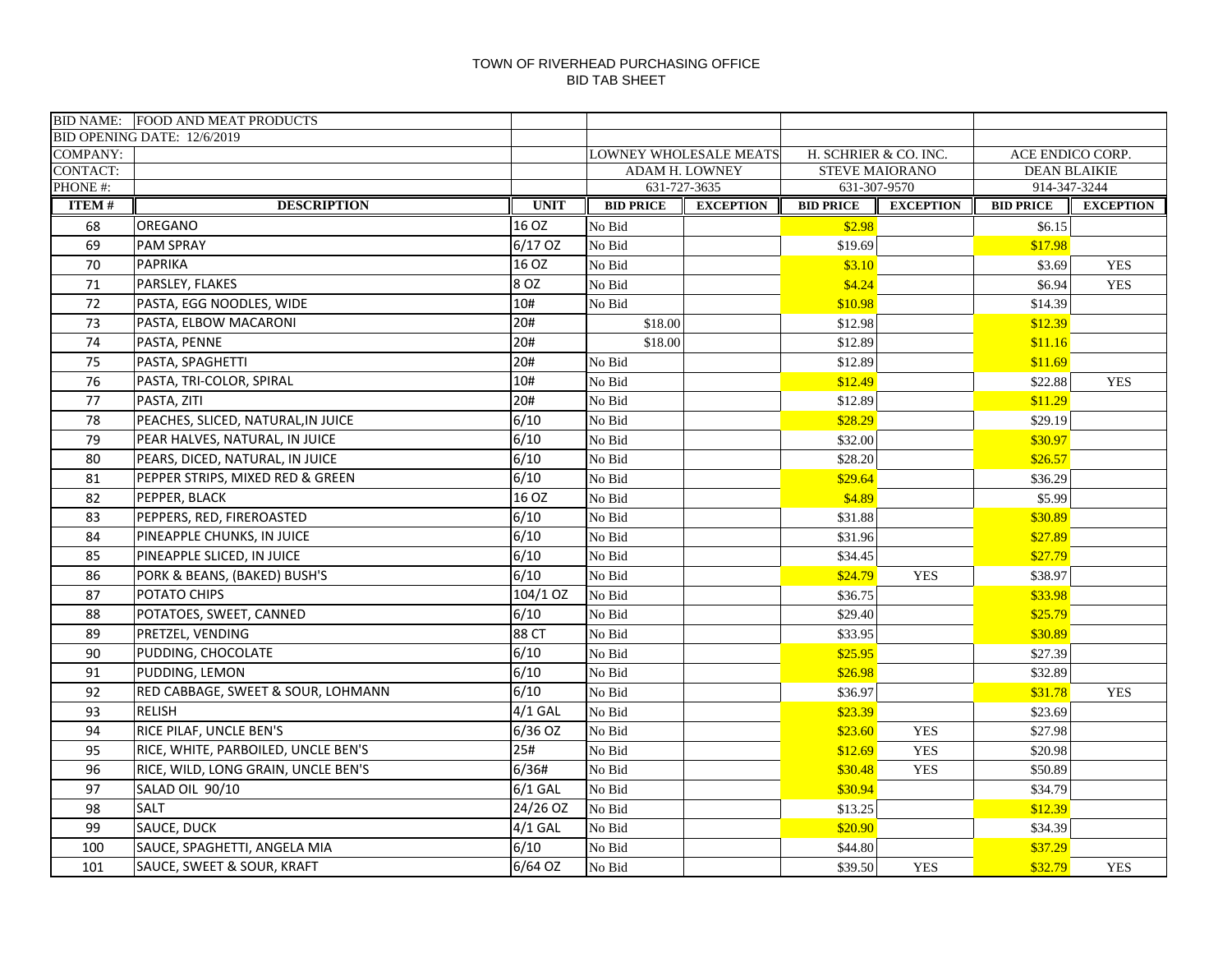|                            | BID NAME: FOOD AND MEAT PRODUCTS      |                 |                  |                                |                       |                                  |                  |                     |
|----------------------------|---------------------------------------|-----------------|------------------|--------------------------------|-----------------------|----------------------------------|------------------|---------------------|
|                            | BID OPENING DATE: 12/6/2019           |                 |                  |                                |                       |                                  |                  |                     |
| <b>COMPANY:</b>            |                                       |                 |                  | <b>LOWNEY WHOLESALE MEATS</b>  | H. SCHRIER & CO. INC. |                                  |                  | ACE ENDICO CORP.    |
| <b>CONTACT:</b><br>PHONE#: |                                       |                 |                  | ADAM H. LOWNEY<br>631-727-3635 |                       | <b>STEVE MAIORANO</b>            | 914-347-3244     | <b>DEAN BLAIKIE</b> |
| <b>ITEM#</b>               | <b>DESCRIPTION</b>                    | <b>UNIT</b>     | <b>BID PRICE</b> | <b>EXCEPTION</b>               | <b>BID PRICE</b>      | 631-307-9570<br><b>EXCEPTION</b> | <b>BID PRICE</b> | <b>EXCEPTION</b>    |
|                            |                                       |                 |                  |                                |                       |                                  |                  |                     |
| 102                        | SAUCE, SWEET & SOUR, MINOR'S          | 6/64 OZ         | No Bid           |                                | \$44.95               |                                  | \$46.98          |                     |
| 103                        | <b>SAUCE, WORCESTERSHIRE</b>          | $4/1$ GAL       | \$14.00          |                                | \$14.98               |                                  | \$30.59          |                     |
| 104                        | SAUERKRAUT, OLD FASHOINED BARREL, B&G | 1 GAL           | No Bid           |                                | No Bid                |                                  | \$19.69          |                     |
| 105                        | SOY SAUCE LOW SODIUM                  | 6/64 OZ         | No Bid           |                                | \$44.79               |                                  | \$39.79          |                     |
| 106                        | <b>SPLENDA</b>                        | 2000 CT         | No Bid           |                                | \$31.84               |                                  | \$23.49          | <b>YES</b>          |
| 107                        | STRINGBEANS REG. CUT, CANNED          | 6/10            | No Bid           |                                | \$23.96               |                                  | \$23.69          |                     |
| 108                        | STUFFING, CHICKEN FLAVOR, UNCLE BEN'S | 6/28 OZ         | No Bid           |                                | \$27.89               | <b>YES</b>                       | \$63.89          | <b>YES</b>          |
| 109                        | SUGAR, BROWN, LIGHT OR DARK           | 24/1#           | No Bid           |                                | \$28.98               |                                  | \$24.98          |                     |
| 110                        | SUGAR, WHITE, GRANULATED              | 50#             | \$27.00          |                                | \$27.45               |                                  | \$24.89          |                     |
| 111                        | TEA BAGS, BLACK, LIPTON               | 10/100 CT       | No Bid           |                                | \$43.49               |                                  | \$40.89          |                     |
| 112                        | TEA BAGS, GREEN, LIPTON               | 5/100 CT        | No Bid           |                                | No Bid                |                                  | \$29.98          |                     |
| 113                        | <b>THYME</b>                          | 16 OZ           | No Bid           |                                | \$4.45                |                                  | \$3.59           |                     |
| 114                        | TOMAOTES, WHOLE, CANNED               | 6/10            | No Bid           |                                | \$19.95               |                                  | \$17.69          |                     |
| 115                        | <b>VEGETABLE OIL</b>                  | $4/1$ GAL       | No Bid           |                                | \$29.95               | <b>YES</b>                       | \$33.49          | <b>YES</b>          |
| 116                        | <b>VINEGAR, CIDER</b>                 | $4/1$ GAL       | \$9.00           |                                | \$8.69                |                                  | \$9.89           |                     |
| 117                        | <b>VINEGAR, WHITE</b>                 | $4/1$ GAL       | \$9.00           |                                | \$6.99                |                                  | \$6.89           |                     |
| 118                        | <b>WATER, POLAND SPRING, BOTTLES</b>  | 24/16.90Z       | No Bid           |                                | \$5.74                | <b>YES</b>                       | \$9.85           | <b>YES</b>          |
| 119                        | ZUCCHINI & TOMATOES, CANNED           | 6/10            | No Bid           |                                | No Bid                |                                  | No Bid           |                     |
|                            |                                       |                 |                  |                                |                       |                                  |                  |                     |
|                            | <b>PRODUCE</b>                        |                 |                  |                                |                       |                                  |                  |                     |
| 120                        | <b>APPLES (MACINTOSH)</b>             | 120-140         | No Bid           |                                | \$25.98               |                                  | \$25.50          |                     |
| 121                        | <b>BANANAS</b>                        | 10#             | No Bid           |                                | \$5.95                |                                  | \$8.75           |                     |
| 122                        | <b>CANTELOUPE</b>                     | 3 <sub>CT</sub> | No Bid           |                                | \$8.95                |                                  | \$9.40           |                     |
| 123                        | <b>CARROTS</b>                        | 50#             | No Bid           |                                | \$24.95               |                                  | \$21.89          |                     |
| 124                        | <b>CAULIFLOWER</b>                    | <b>12 CT</b>    | No Bid           |                                | \$38.75               |                                  | \$22.00          |                     |
| 125                        | <b>CELERY</b>                         | 24 CT           | No Bid           |                                | \$39.95               |                                  | \$28.00          | <b>YES</b>          |
| 126                        | <b>CHERRY TOMATOES</b>                | 10#             | No Bid           |                                | \$16.95               | <b>YES</b>                       | \$19.00          | <b>YES</b>          |
| 127                        | <b>CUCUMBERS</b>                      | 10#             | No Bid           |                                | \$6.95                |                                  | \$5.75           | <b>YES</b>          |
| 128                        | <b>FRESH CAULIFLOWER</b>              | <b>EACH</b>     | No Bid           |                                | \$11.75               |                                  | \$9.00           | <b>YES</b>          |
| 129                        | LETTUCE, ROMAINE HEARTS               | <b>24 CT</b>    | No Bid           |                                | \$42.50               |                                  | \$26.00          |                     |
| 130                        | <b>ONIONS, SPANISH</b>                | 50#             | No Bid           |                                | \$22.50               |                                  | \$18.00          |                     |
| 131                        | <b>ORANGES</b>                        | 1/113 CT        | No Bid           |                                | \$29.95               |                                  | \$28.00          |                     |
| 132                        | <b>PEARS</b>                          | 120 CT          | No Bid           |                                | \$39.95               |                                  | \$45.00          |                     |
| 133                        | PEPPERS, GREEN                        | 25#             | No Bid           |                                | \$28.50               |                                  | \$24.00          |                     |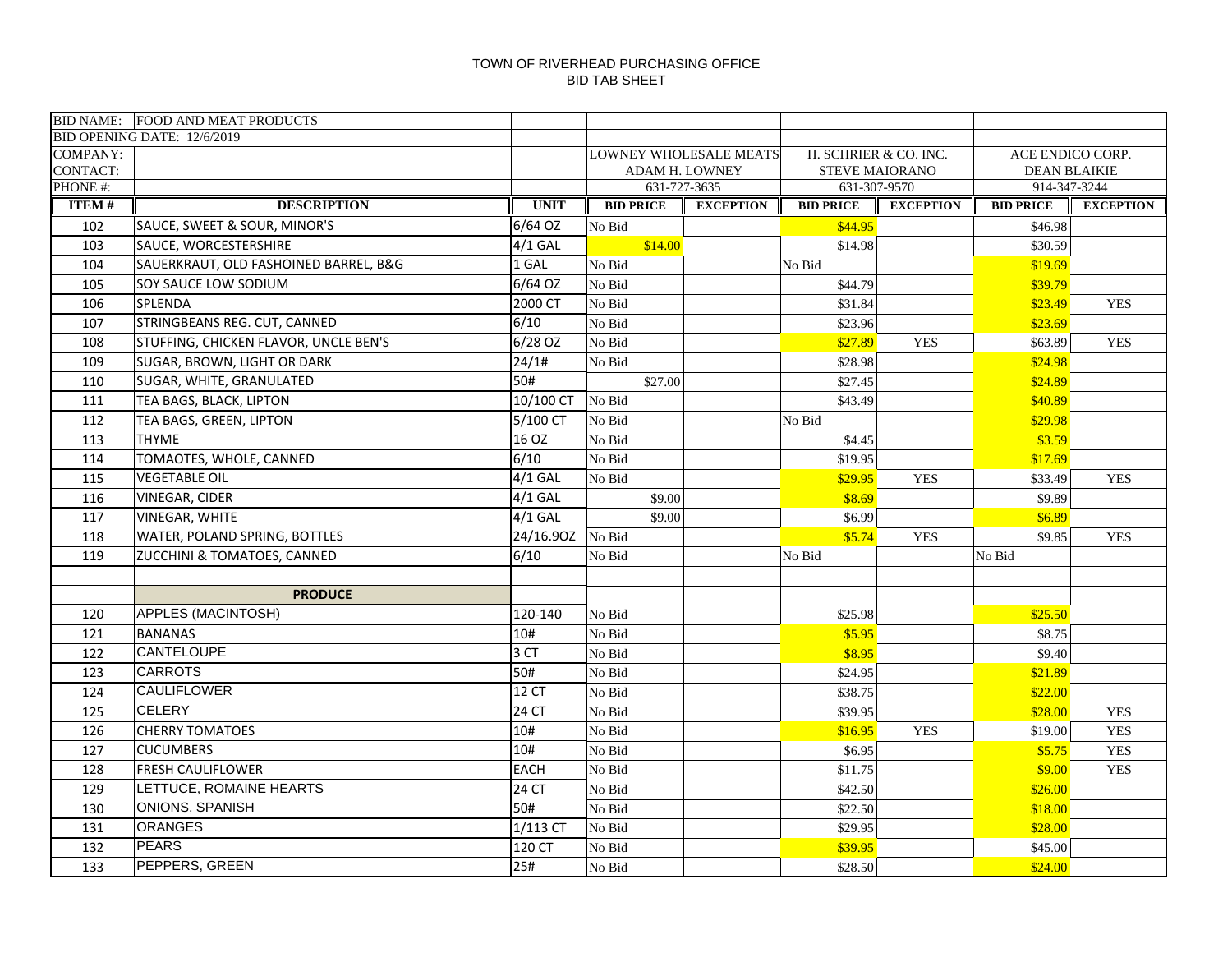| BID OPENING DATE: 12/6/2019<br><b>COMPANY:</b><br>LOWNEY WHOLESALE MEATS<br>H. SCHRIER & CO. INC.<br>ACE ENDICO CORP.<br>CONTACT:<br>STEVE MAIORANO<br><b>DEAN BLAIKIE</b><br>ADAM H. LOWNEY<br>PHONE#:<br>631-727-3635<br>631-307-9570<br>914-347-3244<br><b>ITEM#</b><br><b>DESCRIPTION</b><br><b>UNIT</b><br><b>BID PRICE</b><br><b>EXCEPTION</b><br><b>BID PRICE</b><br><b>EXCEPTION</b><br><b>EXCEPTION</b><br><b>BID PRICE</b><br>PEPPERS, RED<br>25#<br>134<br>\$49.50<br>No Bid<br>\$38.00<br>PLUMS, BLACK<br>28#<br>135<br>No Bid<br>\$42.50<br>No Bid<br>POTATOES, IDAHO<br>136<br>90 CT/50#<br>No Bid<br>\$26.50<br>\$32.00<br>POTATOES, RED, SIZE A<br>50#<br>137<br>No Bid<br>\$26.50<br>\$22.00<br>POTATOES, RED, SIZE B<br>50#<br>No Bid<br>138<br>\$27.50<br>\$28.00<br>POTATOES, SWEET, #1<br>139<br>1/40#<br>No Bid<br>\$26.45<br>\$22.00<br>POTATOES, YUKON GOLD<br>50#<br>140<br>No Bid<br>\$28.00<br>\$22.00<br><b>WATERMELON</b><br><b>EACH</b><br>141<br>No Bid<br>\$10.75<br>\$12.00<br><b>BAKERY</b><br><b>CROISSANTS</b><br>144/2.2 OZ No Bid<br>\$42.75<br>142<br>\$59.99<br><b>YES</b><br>12/6 CT 72 No Bid<br>HERO ROLLS, 3X7<br>\$38.95<br>\$20.98<br>143<br>12/6 OZ<br>MUFFINS, BLUEBERRY<br>No Bid<br>\$11.99<br>144<br>\$14.50<br>12/6 OZ<br>MUFFINS, CORN<br>No Bid<br>\$11.99<br>145<br>\$14.50<br>175/1.2 OZ No Bid<br>146<br>ROLLS, DINNER<br>\$30.95<br>\$23.95<br><b>YES</b><br>ROLLS, HAMBURGER<br>120 CT<br>147<br>No Bid<br>\$19.98<br>\$36.75<br>144 CT<br>148<br>ROLLS, HOTDOG<br><b>YES</b><br>No Bid<br>\$27.45<br>\$19.98<br><b>FROZEN VEGETABLES</b><br>ASPARAGUS SPEARS, FROZEN<br>6/2.5#<br>No Bid<br>149<br>\$27.45<br>\$24.95<br>12/2#<br><b>BROCOLLI FLORETS, FROZEN</b><br>No Bid<br>\$19.95<br>150<br>\$16.29<br><b>BRUSSELS SPROUTS, FROZEN</b><br>12/2.5#<br>No Bid<br>151<br>\$18.40<br>\$17.39<br>12/2.5#<br>40#<br>152<br>No Bid<br>\$17.39<br>\$17.39<br>CARROTS, BELGIAN CUT, FROZEN<br>4/2.5#<br>10#<br>CARROTS, DICED, FROZEN<br>\$30.79<br>\$12.89<br>153<br>No Bid<br>12/2#<br>24#<br>154<br>CAULIFLOWER, FROZEN, (2 LB. PKGS.)<br>No Bid<br>\$16.75<br>\$15.98 |     | BID NAME: FOOD AND MEAT PRODUCTS |       |        |         |         |  |
|-----------------------------------------------------------------------------------------------------------------------------------------------------------------------------------------------------------------------------------------------------------------------------------------------------------------------------------------------------------------------------------------------------------------------------------------------------------------------------------------------------------------------------------------------------------------------------------------------------------------------------------------------------------------------------------------------------------------------------------------------------------------------------------------------------------------------------------------------------------------------------------------------------------------------------------------------------------------------------------------------------------------------------------------------------------------------------------------------------------------------------------------------------------------------------------------------------------------------------------------------------------------------------------------------------------------------------------------------------------------------------------------------------------------------------------------------------------------------------------------------------------------------------------------------------------------------------------------------------------------------------------------------------------------------------------------------------------------------------------------------------------------------------------------------------------------------------------------------------------------------------------------------------------------------------------------------------------------------------------------------------------------------------------------------------------------------------------------------------------------------------------|-----|----------------------------------|-------|--------|---------|---------|--|
|                                                                                                                                                                                                                                                                                                                                                                                                                                                                                                                                                                                                                                                                                                                                                                                                                                                                                                                                                                                                                                                                                                                                                                                                                                                                                                                                                                                                                                                                                                                                                                                                                                                                                                                                                                                                                                                                                                                                                                                                                                                                                                                                   |     |                                  |       |        |         |         |  |
|                                                                                                                                                                                                                                                                                                                                                                                                                                                                                                                                                                                                                                                                                                                                                                                                                                                                                                                                                                                                                                                                                                                                                                                                                                                                                                                                                                                                                                                                                                                                                                                                                                                                                                                                                                                                                                                                                                                                                                                                                                                                                                                                   |     |                                  |       |        |         |         |  |
|                                                                                                                                                                                                                                                                                                                                                                                                                                                                                                                                                                                                                                                                                                                                                                                                                                                                                                                                                                                                                                                                                                                                                                                                                                                                                                                                                                                                                                                                                                                                                                                                                                                                                                                                                                                                                                                                                                                                                                                                                                                                                                                                   |     |                                  |       |        |         |         |  |
|                                                                                                                                                                                                                                                                                                                                                                                                                                                                                                                                                                                                                                                                                                                                                                                                                                                                                                                                                                                                                                                                                                                                                                                                                                                                                                                                                                                                                                                                                                                                                                                                                                                                                                                                                                                                                                                                                                                                                                                                                                                                                                                                   |     |                                  |       |        |         |         |  |
|                                                                                                                                                                                                                                                                                                                                                                                                                                                                                                                                                                                                                                                                                                                                                                                                                                                                                                                                                                                                                                                                                                                                                                                                                                                                                                                                                                                                                                                                                                                                                                                                                                                                                                                                                                                                                                                                                                                                                                                                                                                                                                                                   |     |                                  |       |        |         |         |  |
|                                                                                                                                                                                                                                                                                                                                                                                                                                                                                                                                                                                                                                                                                                                                                                                                                                                                                                                                                                                                                                                                                                                                                                                                                                                                                                                                                                                                                                                                                                                                                                                                                                                                                                                                                                                                                                                                                                                                                                                                                                                                                                                                   |     |                                  |       |        |         |         |  |
|                                                                                                                                                                                                                                                                                                                                                                                                                                                                                                                                                                                                                                                                                                                                                                                                                                                                                                                                                                                                                                                                                                                                                                                                                                                                                                                                                                                                                                                                                                                                                                                                                                                                                                                                                                                                                                                                                                                                                                                                                                                                                                                                   |     |                                  |       |        |         |         |  |
|                                                                                                                                                                                                                                                                                                                                                                                                                                                                                                                                                                                                                                                                                                                                                                                                                                                                                                                                                                                                                                                                                                                                                                                                                                                                                                                                                                                                                                                                                                                                                                                                                                                                                                                                                                                                                                                                                                                                                                                                                                                                                                                                   |     |                                  |       |        |         |         |  |
|                                                                                                                                                                                                                                                                                                                                                                                                                                                                                                                                                                                                                                                                                                                                                                                                                                                                                                                                                                                                                                                                                                                                                                                                                                                                                                                                                                                                                                                                                                                                                                                                                                                                                                                                                                                                                                                                                                                                                                                                                                                                                                                                   |     |                                  |       |        |         |         |  |
|                                                                                                                                                                                                                                                                                                                                                                                                                                                                                                                                                                                                                                                                                                                                                                                                                                                                                                                                                                                                                                                                                                                                                                                                                                                                                                                                                                                                                                                                                                                                                                                                                                                                                                                                                                                                                                                                                                                                                                                                                                                                                                                                   |     |                                  |       |        |         |         |  |
|                                                                                                                                                                                                                                                                                                                                                                                                                                                                                                                                                                                                                                                                                                                                                                                                                                                                                                                                                                                                                                                                                                                                                                                                                                                                                                                                                                                                                                                                                                                                                                                                                                                                                                                                                                                                                                                                                                                                                                                                                                                                                                                                   |     |                                  |       |        |         |         |  |
|                                                                                                                                                                                                                                                                                                                                                                                                                                                                                                                                                                                                                                                                                                                                                                                                                                                                                                                                                                                                                                                                                                                                                                                                                                                                                                                                                                                                                                                                                                                                                                                                                                                                                                                                                                                                                                                                                                                                                                                                                                                                                                                                   |     |                                  |       |        |         |         |  |
|                                                                                                                                                                                                                                                                                                                                                                                                                                                                                                                                                                                                                                                                                                                                                                                                                                                                                                                                                                                                                                                                                                                                                                                                                                                                                                                                                                                                                                                                                                                                                                                                                                                                                                                                                                                                                                                                                                                                                                                                                                                                                                                                   |     |                                  |       |        |         |         |  |
|                                                                                                                                                                                                                                                                                                                                                                                                                                                                                                                                                                                                                                                                                                                                                                                                                                                                                                                                                                                                                                                                                                                                                                                                                                                                                                                                                                                                                                                                                                                                                                                                                                                                                                                                                                                                                                                                                                                                                                                                                                                                                                                                   |     |                                  |       |        |         |         |  |
|                                                                                                                                                                                                                                                                                                                                                                                                                                                                                                                                                                                                                                                                                                                                                                                                                                                                                                                                                                                                                                                                                                                                                                                                                                                                                                                                                                                                                                                                                                                                                                                                                                                                                                                                                                                                                                                                                                                                                                                                                                                                                                                                   |     |                                  |       |        |         |         |  |
|                                                                                                                                                                                                                                                                                                                                                                                                                                                                                                                                                                                                                                                                                                                                                                                                                                                                                                                                                                                                                                                                                                                                                                                                                                                                                                                                                                                                                                                                                                                                                                                                                                                                                                                                                                                                                                                                                                                                                                                                                                                                                                                                   |     |                                  |       |        |         |         |  |
|                                                                                                                                                                                                                                                                                                                                                                                                                                                                                                                                                                                                                                                                                                                                                                                                                                                                                                                                                                                                                                                                                                                                                                                                                                                                                                                                                                                                                                                                                                                                                                                                                                                                                                                                                                                                                                                                                                                                                                                                                                                                                                                                   |     |                                  |       |        |         |         |  |
|                                                                                                                                                                                                                                                                                                                                                                                                                                                                                                                                                                                                                                                                                                                                                                                                                                                                                                                                                                                                                                                                                                                                                                                                                                                                                                                                                                                                                                                                                                                                                                                                                                                                                                                                                                                                                                                                                                                                                                                                                                                                                                                                   |     |                                  |       |        |         |         |  |
|                                                                                                                                                                                                                                                                                                                                                                                                                                                                                                                                                                                                                                                                                                                                                                                                                                                                                                                                                                                                                                                                                                                                                                                                                                                                                                                                                                                                                                                                                                                                                                                                                                                                                                                                                                                                                                                                                                                                                                                                                                                                                                                                   |     |                                  |       |        |         |         |  |
|                                                                                                                                                                                                                                                                                                                                                                                                                                                                                                                                                                                                                                                                                                                                                                                                                                                                                                                                                                                                                                                                                                                                                                                                                                                                                                                                                                                                                                                                                                                                                                                                                                                                                                                                                                                                                                                                                                                                                                                                                                                                                                                                   |     |                                  |       |        |         |         |  |
|                                                                                                                                                                                                                                                                                                                                                                                                                                                                                                                                                                                                                                                                                                                                                                                                                                                                                                                                                                                                                                                                                                                                                                                                                                                                                                                                                                                                                                                                                                                                                                                                                                                                                                                                                                                                                                                                                                                                                                                                                                                                                                                                   |     |                                  |       |        |         |         |  |
|                                                                                                                                                                                                                                                                                                                                                                                                                                                                                                                                                                                                                                                                                                                                                                                                                                                                                                                                                                                                                                                                                                                                                                                                                                                                                                                                                                                                                                                                                                                                                                                                                                                                                                                                                                                                                                                                                                                                                                                                                                                                                                                                   |     |                                  |       |        |         |         |  |
|                                                                                                                                                                                                                                                                                                                                                                                                                                                                                                                                                                                                                                                                                                                                                                                                                                                                                                                                                                                                                                                                                                                                                                                                                                                                                                                                                                                                                                                                                                                                                                                                                                                                                                                                                                                                                                                                                                                                                                                                                                                                                                                                   |     |                                  |       |        |         |         |  |
|                                                                                                                                                                                                                                                                                                                                                                                                                                                                                                                                                                                                                                                                                                                                                                                                                                                                                                                                                                                                                                                                                                                                                                                                                                                                                                                                                                                                                                                                                                                                                                                                                                                                                                                                                                                                                                                                                                                                                                                                                                                                                                                                   |     |                                  |       |        |         |         |  |
|                                                                                                                                                                                                                                                                                                                                                                                                                                                                                                                                                                                                                                                                                                                                                                                                                                                                                                                                                                                                                                                                                                                                                                                                                                                                                                                                                                                                                                                                                                                                                                                                                                                                                                                                                                                                                                                                                                                                                                                                                                                                                                                                   |     |                                  |       |        |         |         |  |
|                                                                                                                                                                                                                                                                                                                                                                                                                                                                                                                                                                                                                                                                                                                                                                                                                                                                                                                                                                                                                                                                                                                                                                                                                                                                                                                                                                                                                                                                                                                                                                                                                                                                                                                                                                                                                                                                                                                                                                                                                                                                                                                                   |     |                                  |       |        |         |         |  |
|                                                                                                                                                                                                                                                                                                                                                                                                                                                                                                                                                                                                                                                                                                                                                                                                                                                                                                                                                                                                                                                                                                                                                                                                                                                                                                                                                                                                                                                                                                                                                                                                                                                                                                                                                                                                                                                                                                                                                                                                                                                                                                                                   |     |                                  |       |        |         |         |  |
|                                                                                                                                                                                                                                                                                                                                                                                                                                                                                                                                                                                                                                                                                                                                                                                                                                                                                                                                                                                                                                                                                                                                                                                                                                                                                                                                                                                                                                                                                                                                                                                                                                                                                                                                                                                                                                                                                                                                                                                                                                                                                                                                   |     |                                  |       |        |         |         |  |
|                                                                                                                                                                                                                                                                                                                                                                                                                                                                                                                                                                                                                                                                                                                                                                                                                                                                                                                                                                                                                                                                                                                                                                                                                                                                                                                                                                                                                                                                                                                                                                                                                                                                                                                                                                                                                                                                                                                                                                                                                                                                                                                                   |     |                                  |       |        |         |         |  |
|                                                                                                                                                                                                                                                                                                                                                                                                                                                                                                                                                                                                                                                                                                                                                                                                                                                                                                                                                                                                                                                                                                                                                                                                                                                                                                                                                                                                                                                                                                                                                                                                                                                                                                                                                                                                                                                                                                                                                                                                                                                                                                                                   |     |                                  |       |        |         |         |  |
|                                                                                                                                                                                                                                                                                                                                                                                                                                                                                                                                                                                                                                                                                                                                                                                                                                                                                                                                                                                                                                                                                                                                                                                                                                                                                                                                                                                                                                                                                                                                                                                                                                                                                                                                                                                                                                                                                                                                                                                                                                                                                                                                   |     |                                  |       |        |         |         |  |
|                                                                                                                                                                                                                                                                                                                                                                                                                                                                                                                                                                                                                                                                                                                                                                                                                                                                                                                                                                                                                                                                                                                                                                                                                                                                                                                                                                                                                                                                                                                                                                                                                                                                                                                                                                                                                                                                                                                                                                                                                                                                                                                                   |     |                                  |       |        |         |         |  |
|                                                                                                                                                                                                                                                                                                                                                                                                                                                                                                                                                                                                                                                                                                                                                                                                                                                                                                                                                                                                                                                                                                                                                                                                                                                                                                                                                                                                                                                                                                                                                                                                                                                                                                                                                                                                                                                                                                                                                                                                                                                                                                                                   |     |                                  |       |        |         |         |  |
|                                                                                                                                                                                                                                                                                                                                                                                                                                                                                                                                                                                                                                                                                                                                                                                                                                                                                                                                                                                                                                                                                                                                                                                                                                                                                                                                                                                                                                                                                                                                                                                                                                                                                                                                                                                                                                                                                                                                                                                                                                                                                                                                   |     |                                  |       |        |         |         |  |
|                                                                                                                                                                                                                                                                                                                                                                                                                                                                                                                                                                                                                                                                                                                                                                                                                                                                                                                                                                                                                                                                                                                                                                                                                                                                                                                                                                                                                                                                                                                                                                                                                                                                                                                                                                                                                                                                                                                                                                                                                                                                                                                                   | 155 | <b>COLLARD GREENS, FROZEN</b>    | 12/3# | No Bid | \$28.75 | \$22.24 |  |
| <b>GREEN BEANS, WHOLE, FROZEN</b><br>12/2.5#<br>156<br>No Bid<br>\$19.60<br>\$17.39<br><b>YES</b>                                                                                                                                                                                                                                                                                                                                                                                                                                                                                                                                                                                                                                                                                                                                                                                                                                                                                                                                                                                                                                                                                                                                                                                                                                                                                                                                                                                                                                                                                                                                                                                                                                                                                                                                                                                                                                                                                                                                                                                                                                 |     |                                  |       |        |         |         |  |
| <b>KALE, FROZEN</b><br>12/3#<br>157<br>No Bid<br>\$28.95<br>\$27.98                                                                                                                                                                                                                                                                                                                                                                                                                                                                                                                                                                                                                                                                                                                                                                                                                                                                                                                                                                                                                                                                                                                                                                                                                                                                                                                                                                                                                                                                                                                                                                                                                                                                                                                                                                                                                                                                                                                                                                                                                                                               |     |                                  |       |        |         |         |  |
| 12/2#<br>OKRA, CUT, FROZEN<br>No Bid<br>\$20.90<br>\$19.45<br>158                                                                                                                                                                                                                                                                                                                                                                                                                                                                                                                                                                                                                                                                                                                                                                                                                                                                                                                                                                                                                                                                                                                                                                                                                                                                                                                                                                                                                                                                                                                                                                                                                                                                                                                                                                                                                                                                                                                                                                                                                                                                 |     |                                  |       |        |         |         |  |
| 12/2#<br>159<br>ONIONS, PEARL, FROZEN<br>No Bid<br>\$34.95<br>\$25.97                                                                                                                                                                                                                                                                                                                                                                                                                                                                                                                                                                                                                                                                                                                                                                                                                                                                                                                                                                                                                                                                                                                                                                                                                                                                                                                                                                                                                                                                                                                                                                                                                                                                                                                                                                                                                                                                                                                                                                                                                                                             |     |                                  |       |        |         |         |  |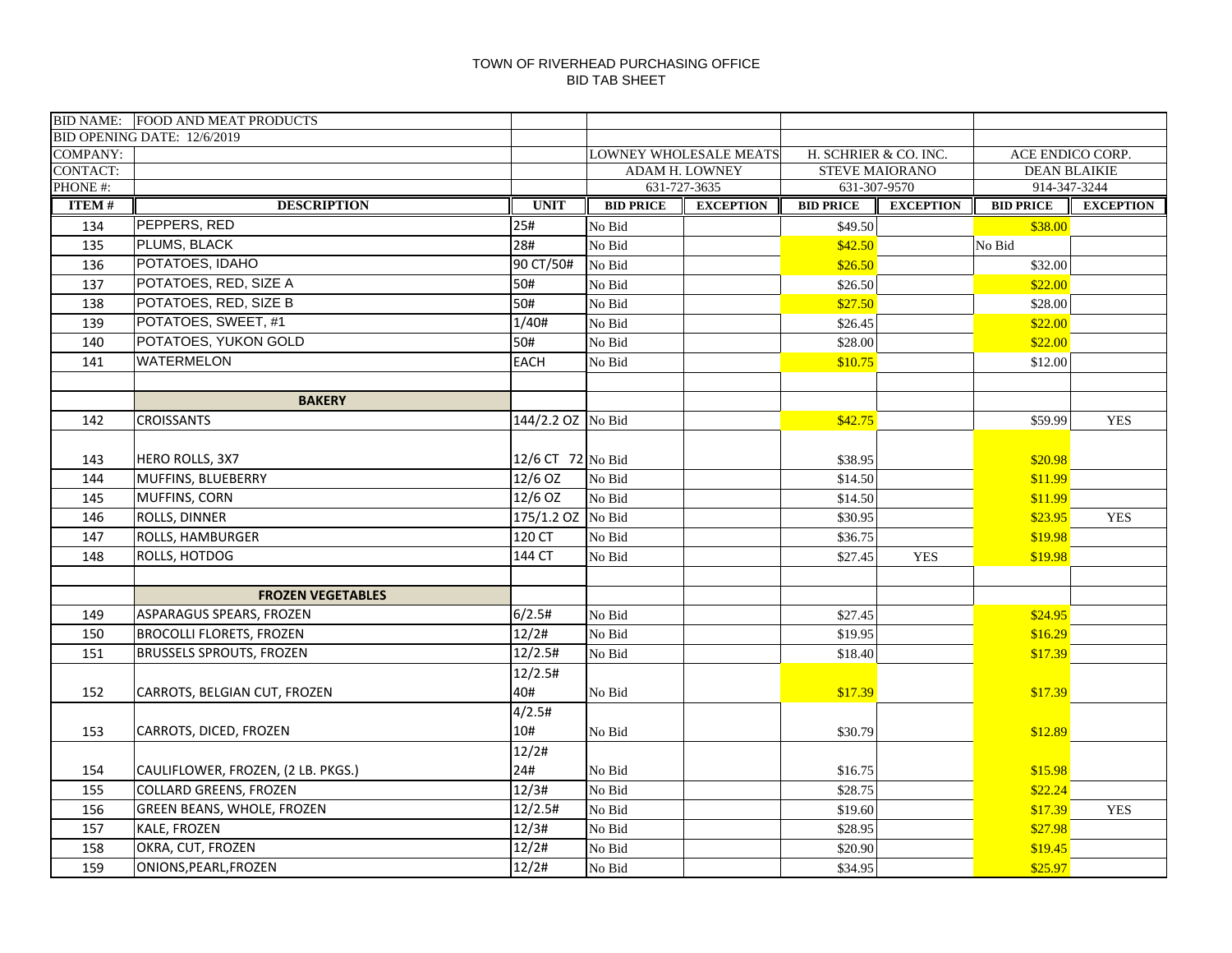|                         | BID NAME: FOOD AND MEAT PRODUCTS                                                 |                |                  |                                  |                                  |                  |                                     |                  |
|-------------------------|----------------------------------------------------------------------------------|----------------|------------------|----------------------------------|----------------------------------|------------------|-------------------------------------|------------------|
|                         | BID OPENING DATE: 12/6/2019                                                      |                |                  |                                  |                                  |                  |                                     |                  |
| <b>COMPANY:</b>         |                                                                                  |                |                  | LOWNEY WHOLESALE MEATS           | H. SCHRIER & CO. INC.            |                  | ACE ENDICO CORP.                    |                  |
| <b>CONTACT:</b>         |                                                                                  |                |                  | ADAM H. LOWNEY                   | <b>STEVE MAIORANO</b>            |                  | <b>DEAN BLAIKIE</b><br>914-347-3244 |                  |
| PHONE#:<br><b>ITEM#</b> | <b>DESCRIPTION</b>                                                               | <b>UNIT</b>    | <b>BID PRICE</b> | 631-727-3635<br><b>EXCEPTION</b> | 631-307-9570<br><b>BID PRICE</b> | <b>EXCEPTION</b> | <b>BID PRICE</b>                    | <b>EXCEPTION</b> |
|                         |                                                                                  | 12/2.5#        |                  |                                  |                                  |                  |                                     |                  |
| 160<br>161              | PEAS & CARROTS, FROZEN<br>PEAS, FROZEN                                           | 12/2.5#        | No Bid<br>No Bid |                                  | \$20.49<br>\$24.30               |                  | \$20.47<br>\$20.47                  |                  |
|                         |                                                                                  | 5/3#           |                  |                                  |                                  |                  |                                     |                  |
| 162                     | POTATO MEDLEY, LAMB WESTON, #508, FROZEN<br>SNAP PEAS, FROZEN                    | 12/2#          | No Bid           |                                  | \$33.76                          |                  | \$34.29                             |                  |
| 163                     | SPINACH, CHOPPED, FROZEN                                                         | 12/3#          | No Bid           |                                  | No Bid                           |                  | \$25.79                             |                  |
| 164                     |                                                                                  |                | \$28.00          |                                  | \$23.98                          |                  | \$21.79                             |                  |
| 165                     | SQUASH, YELLOW, SLICED, FROZEN                                                   | 12/3#          | No Bid           |                                  | \$27.95                          |                  | \$24.89                             |                  |
| 166                     | SQUASH, ZUCCHINI, SLICED, FROZEN                                                 | 12/3#          | No Bid           |                                  | \$29.40                          |                  | \$24.79                             |                  |
| 167                     | TURNIP GREENS, CHOPPED, FROZEN                                                   | 12/3#<br>12/3# | No Bid           |                                  | \$39.95                          |                  | No Bid                              |                  |
| 168                     | TURNIPS, DICED, FROZEN                                                           |                | No Bid           |                                  | \$39.95                          |                  | \$19.79                             |                  |
| 169                     | VEGETABLE, CALIFORNIA BLEND, FROZEN                                              | 12/2.5#        | No Bid           |                                  | \$20.95                          |                  | \$17.39                             |                  |
| 170                     | VEGETABLE, ITALIAN BLEND, FROZEN                                                 | 12/2.5#        | No Bid           |                                  | \$20.95                          |                  | \$18.89                             |                  |
| 171                     | VEGETABLE, NORMANDY BLEND, FROZEN                                                | 12/2.5#        | No Bid           |                                  | \$22.95                          |                  | \$16.29                             |                  |
| 172                     | VEGETABLE, SCANDINAVIAN BLEND, FROZEN                                            | 12/2.5#        | No Bid           |                                  | \$20.95                          |                  | \$18.97                             |                  |
| 173                     | VEGETABLE, WINTER BLEND, FROZEN                                                  | 12/2.5#        | No Bid           |                                  | \$21.95                          |                  | \$18.97                             |                  |
|                         | <b>FROZEN MEAT/SEAFOOD</b>                                                       |                |                  |                                  |                                  |                  |                                     |                  |
|                         |                                                                                  |                |                  |                                  |                                  |                  |                                     |                  |
|                         | CHICKEN CUTLET, PLAIN, FULLY COOKED, INDIVIDUALLY QUICK 40/4 OZ<br><b>FROZEN</b> | 10#            |                  |                                  |                                  |                  |                                     |                  |
| 174                     |                                                                                  | 48 ct/5 0Z     | No Bid<br>No Bid |                                  | \$37.49                          |                  | \$42.89                             |                  |
| 175<br>176              | CHICKEN, BREAST FILETS, INDIVIDUALLY QUICK FROZEN                                |                | No Bid           |                                  | \$52.95<br>\$53.98               |                  | \$30.49                             |                  |
|                         | CHICKEN, CORDON BLEU, BARBER FOODS, FROZEN                                       | 48/7.33OZ      |                  |                                  |                                  |                  | \$50.79                             |                  |
| 177                     | CHICKEN, LEG & THIGH, INDIVIDUALLY QUICK FROZEN                                  | 10#            | No Bid           |                                  | \$37.89                          |                  | \$44.79                             |                  |
| 178                     | HAMBURGERS, 4 0Z PATTY, FROZEN                                                   |                | \$31.00          |                                  | \$29.50                          |                  | \$29.97                             |                  |
| 179                     | RAW TIGER SHRIMP, 21-25 COUNT, CLEANED AND DEVEINED                              | 5/2#           | No Bid           |                                  | \$59.95                          |                  | \$58.97                             |                  |
| 180                     | SALMON PIECES, INDIVIDUALLY QUICK FROZEN                                         | 10#/4 OZ       | No Bid           |                                  | \$77.90                          | <b>YES</b>       | \$57.49                             |                  |
| 181                     | <b>SEA LEGS SUPREME</b>                                                          | 12/2.5#        | No Bid           |                                  | \$45.95                          |                  | \$54.89                             |                  |
|                         |                                                                                  |                |                  |                                  |                                  |                  |                                     |                  |
|                         | <b>FROZEN DESSERTS</b>                                                           |                |                  |                                  |                                  |                  |                                     |                  |
| 182                     | CAKE, BROWNIE, SHEET, FROZEN                                                     | 2 TRAYS        | No Bid           |                                  | \$39.85                          |                  | \$39.89                             |                  |
| 183                     | CAKE, CARROT, SHEET, FROZEN                                                      | 4/96 OZ        | No Bid           |                                  | \$83.50                          |                  | \$75.69                             |                  |
|                         |                                                                                  |                |                  |                                  |                                  |                  |                                     |                  |
| 184                     | CAKE, CHEESE, DAVID'S COOKIES NEW YORK STYLE, FROZEN                             | 2/10"          | No Bid           |                                  | \$21.49                          | <b>YES</b>       | \$36.49                             |                  |
| 185                     | CAKE, CRUMB, SHEET, FROZEN                                                       | <b>EACH</b>    | No Bid           |                                  | \$20.45                          |                  | \$17.97                             |                  |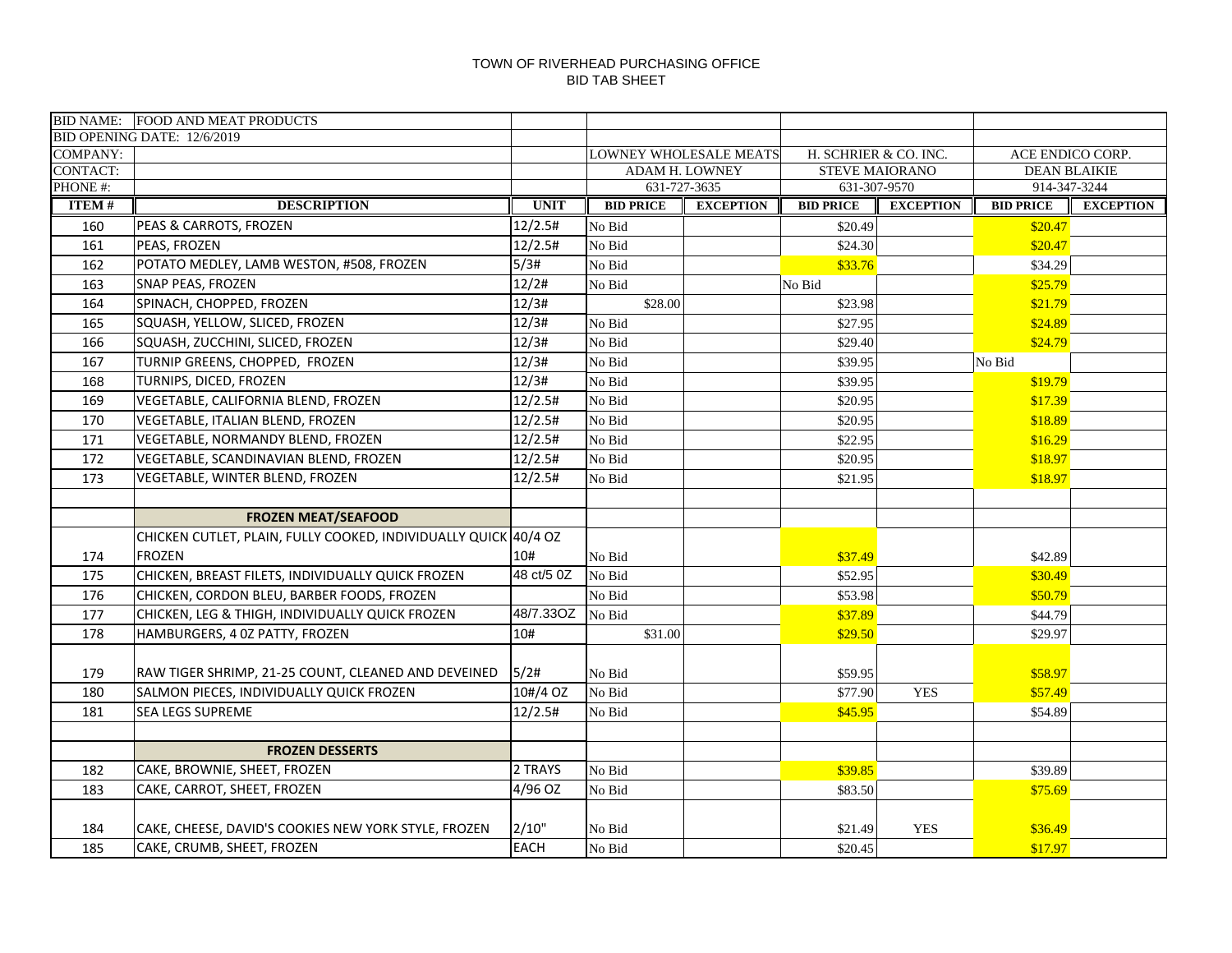|              | <b>BID NAME: FOOD AND MEAT PRODUCTS</b>          |             |                               |                  |                  |                       |                     |                  |
|--------------|--------------------------------------------------|-------------|-------------------------------|------------------|------------------|-----------------------|---------------------|------------------|
|              | BID OPENING DATE: 12/6/2019                      |             |                               |                  |                  |                       |                     |                  |
| COMPANY:     |                                                  |             | <b>LOWNEY WHOLESALE MEATS</b> |                  |                  | H. SCHRIER & CO. INC. | ACE ENDICO CORP.    |                  |
| CONTACT:     |                                                  |             | <b>ADAM H. LOWNEY</b>         |                  |                  | <b>STEVE MAIORANO</b> | <b>DEAN BLAIKIE</b> |                  |
| PHONE#:      |                                                  |             | 631-727-3635                  |                  |                  | 631-307-9570          | 914-347-3244        |                  |
| <b>ITEM#</b> | <b>DESCRIPTION</b>                               | <b>UNIT</b> | <b>BID PRICE</b>              | <b>EXCEPTION</b> | <b>BID PRICE</b> | <b>EXCEPTION</b>      | <b>BID PRICE</b>    | <b>EXCEPTION</b> |
|              |                                                  | 12/16 OZ    |                               |                  |                  |                       |                     |                  |
| 186          | CAKE, POUND, LOAF, FROZEN                        | 192 OZ      | No Bid                        |                  | \$56.98          |                       | \$51.98             |                  |
| 187          | DANISH, ASSTD. FROZEN, WRAPPED                   | 24 CT       | \$24.00                       |                  | \$24.40          |                       | \$18.97             |                  |
| 188          | ICE CREAM CUP, CHOCOLATE                         | 96/4 OZ     | No Bid                        |                  | \$26.75          |                       | \$17.98             |                  |
| 189          | ICE CREAM CUP, VANILLA                           | 96/4 OZ     | No Bid                        |                  | \$26.75          |                       | \$17.98             |                  |
| 190          | LIMONCELLO, PRESLICED, 14 SLICES, FROZEN         | 4/BOX       | No Bid                        |                  | \$93.00          |                       | \$91.92             | <b>YES</b>       |
| 191          | PIE, COCONUT CUSTARD, SARA LEE                   | 6/10"       | No Bid                        |                  | \$39.95          | <b>YES</b>            | \$26.79             | <b>YES</b>       |
| 192          | PIE, PEACH, MRS SMITH'S                          | 6/10"       | No Bid                        |                  | \$62.75          | <b>YES</b>            | \$56.79             | <b>YES</b>       |
| 193          | PIE, PUMPKIN, MRS SMITH'S                        | 6/10"       | No Bid                        |                  | \$40.95          | <b>YES</b>            | \$37.98             | <b>YES</b>       |
| 194          | PIES, APPLE, MRS. SMITH'S                        | 6/10"       | No Bid                        |                  | \$38.50          | <b>YES</b>            | \$26.79             | <b>YES</b>       |
| 195          | SORBET, RASBERRY                                 | 3 GAL       | No Bid                        |                  | No Bid           |                       | \$18.79             |                  |
| 196          | TIRAMISU, PRESLICED, 14 SLICES, FROZEN           | 4/BOX       | No Bid                        |                  | \$26.95          | <b>YES</b>            | \$27.98             |                  |
|              |                                                  |             |                               |                  |                  |                       |                     |                  |
|              | <b>FROZEN PREPARED FOODS</b>                     |             |                               |                  |                  |                       |                     |                  |
|              |                                                  | 40/4 OZ     |                               |                  |                  |                       |                     |                  |
| 197          | COD, BATTERED WITH CORONA, FROZEN                | 10#         | No Bid                        |                  | \$72.50          |                       | \$59.89             |                  |
|              |                                                  | 29/5.5 OZ   |                               |                  |                  |                       |                     |                  |
| 198          | COD, POTATO CRUSTED, FROZEN                      | 159 OZ      | No Bid                        |                  | \$72.50          |                       | \$68.98             |                  |
| 199          | EGGPLANT ROLETTE, FROZEN                         | 48/3.5 OZ   | No Bid                        |                  | \$52.95          |                       | \$34.29             |                  |
| 200          | FISH, SOLE, SCALLOP & CRAB STUFFED, FROZEN       | 32 CT/5 OZ  | No Bid                        |                  | \$76.79          |                       | \$69.79             |                  |
| 201          | KRABBY CAKES, MRS FRIDAY'S, FROZEN               | 10#/3 OZ    | No Bid                        |                  | \$69.95          |                       | \$42.87             |                  |
| 202          | LASAGNA ROLL UPS, FROZEN                         | 6/3.5 OZ    | No Bid                        |                  | \$31.49          |                       | \$34.39             |                  |
| 203          | MEATBALLS, PLAIN, FROZEN                         | 10#/2 OZ    | \$28.00                       |                  | \$29.95          |                       | \$23.29             |                  |
| 204          | MEATBALLS, SWEDISH, FROZEN                       | 10#/2 OZ    | No Bid                        |                  | \$39.95          |                       | \$59.89             | <b>YES</b>       |
| 205          | PIERCE SUPER-CHIK'N, 8 PC CUT, BULK PACK, FROZEN | 1/10#       | No Bid                        |                  | \$59.95          |                       | \$55.97             |                  |
| 206          | POT ROAST W/GRAVY COOKED                         | 3/6#        | No Bid                        |                  | \$97.20          |                       | \$82.35             | <b>YES</b>       |
| 207          | POTATO PANCAKE, FROZEN                           | 432/.67 OZ  | No Bid                        |                  | \$41.50          |                       | \$42.13             |                  |
| 208          | SAUSAGE LINKS, COOKED                            | 160/1 OZ    | No Bid                        |                  | \$32.95          |                       | \$24.97             |                  |
| 209          | SHELLS, STUFFED, MEDIUM                          | 120/2 OZ    | No Bid                        |                  | \$43.75          |                       | \$33.69             |                  |
| 210          | STUFFED CABBAGE, FROZEN                          | 48 CT       | No Bid                        |                  | \$82.95          |                       | \$76.97             |                  |
| 211          | STUFFED PEPPERS, FROZEN, CAMPBELLS               | 48 CT       | No Bid                        |                  | \$66.85          |                       | \$65.87             |                  |
| 212          | <b>TATER TOTS, FROZEN</b>                        | 10#         | No Bid                        |                  | \$51.98          |                       | \$27.89             |                  |
|              |                                                  |             |                               |                  |                  |                       |                     |                  |
|              | <b>FROZEN OTHER</b>                              |             |                               |                  |                  |                       |                     |                  |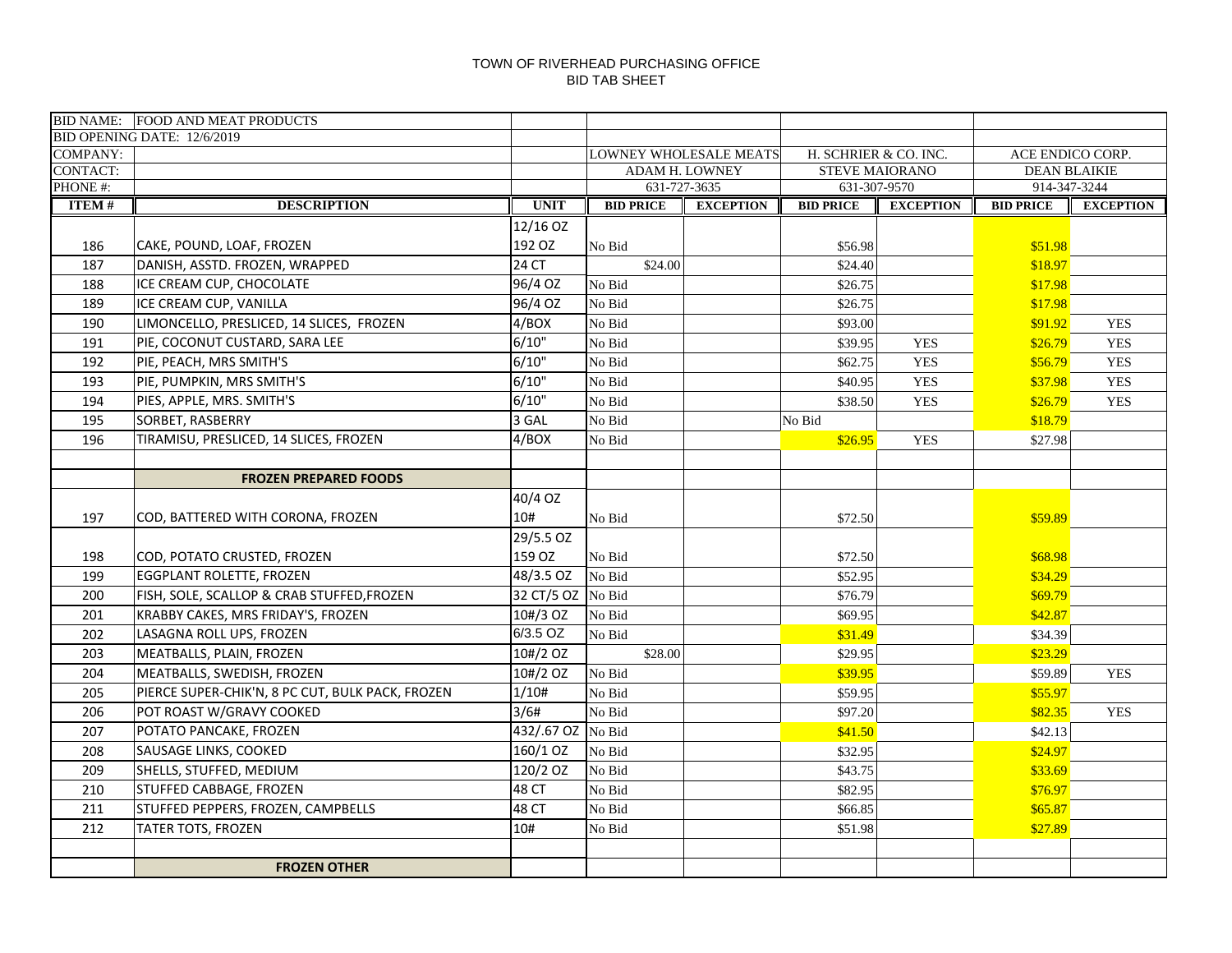|                 | BID NAME: FOOD AND MEAT PRODUCTS              |                 |                  |                                  |                                  |                       |                                  |                     |
|-----------------|-----------------------------------------------|-----------------|------------------|----------------------------------|----------------------------------|-----------------------|----------------------------------|---------------------|
|                 | BID OPENING DATE: 12/6/2019                   |                 |                  |                                  |                                  |                       |                                  |                     |
| <b>COMPANY:</b> |                                               |                 |                  | LOWNEY WHOLESALE MEATS           | H. SCHRIER & CO. INC.            |                       | ACE ENDICO CORP.                 |                     |
| <b>CONTACT:</b> |                                               |                 |                  | ADAM H. LOWNEY                   |                                  | <b>STEVE MAIORANO</b> |                                  | <b>DEAN BLAIKIE</b> |
| PHONE#:         | <b>DESCRIPTION</b>                            | <b>UNIT</b>     | <b>BID PRICE</b> | 631-727-3635<br><b>EXCEPTION</b> | 631-307-9570<br><b>BID PRICE</b> | <b>EXCEPTION</b>      | 914-347-3244<br><b>BID PRICE</b> | <b>EXCEPTION</b>    |
| <b>ITEM#</b>    |                                               |                 |                  |                                  |                                  |                       |                                  |                     |
| 213             | <b>EGG PRODUCT, FROZEN</b>                    | 6/5#            | No Bid           |                                  | \$46.75                          |                       | \$43.19                          |                     |
| 214             | JUICE, ORANGE, SUNCUP, FROZEN                 | 72/4 OZ         | No Bid           |                                  | \$10.45                          |                       | \$11.69                          |                     |
| 215             | JUICE, APPLE, SUNCUP, FROZEN                  | 72/4 OZ         | No Bid           |                                  | \$9.49                           |                       | \$11.69                          |                     |
| 216             | JUICE, PINEAPPLE-ORANGE, SUNCUP, FROZEN       | 72/40Z          | No Bid           |                                  | \$10.25                          |                       | \$11.99                          |                     |
|                 |                                               |                 |                  |                                  |                                  |                       |                                  |                     |
|                 | <b>DAIRY</b>                                  |                 |                  |                                  |                                  |                       |                                  |                     |
| 217             | <b>BUTTER BLOCK</b>                           | 36/1#           | \$108.00         |                                  | \$109.50                         |                       | \$105.39                         |                     |
|                 |                                               | 4/4.25#         |                  |                                  |                                  |                       |                                  |                     |
| 218             | <b>BUTTER PATTIES (individual)</b>            | 17#             | No Bid           |                                  | \$64.95                          |                       | \$66.39                          |                     |
|                 |                                               | 4/1.5#          |                  |                                  |                                  |                       |                                  |                     |
| 219             | CANNOLI CREAM BAGS W/CHOCOLATE CHIPS          | 6#              | No Bid           |                                  | \$24.50                          |                       | \$22.29                          |                     |
| 220             | CHEESE, AMERICAN, LOAF, DELUXE WHITE          | 4/5#            | \$65.00          |                                  | No Bid                           |                       | \$63.88                          |                     |
| 221             | CHEESE, AMERICAN, SLICED, DELUXE WHITE        | 4/5#            | \$53.00          |                                  | \$66.95                          |                       | \$54.16                          |                     |
| 222             | CHEESE, COTTAGE                               | 4/5#            | No Bid           |                                  | \$27.45                          |                       | \$28.80                          |                     |
| 223             | CHEESE, MOZZARELLA, BLOCK                     | $\overline{5H}$ | \$13.00          |                                  | \$15.48                          | <b>YES</b>            | \$16.44                          | <b>YES</b>          |
| 224             | CHEESE, PARMESAN, PC                          | 200/.5 EA       | No Bid           |                                  | \$15.49                          |                       | \$17.29                          |                     |
| 225             | CHEESE, SWISS (4" x 4" LOAF), FINLANDIA       | 7#              | \$28.00          |                                  | \$23.84                          | <b>YES</b>            | \$29.33                          |                     |
| 226             | CHEESE, CHEDDAR, SHREDDED                     | 5#              | No Bid           |                                  | \$13.89                          | <b>YES</b>            | \$15.92                          |                     |
| 227             | CREAM CHEESE, PC                              | 100/1 OZ        | No Bid           |                                  | \$25.95                          |                       | \$18.69                          |                     |
| 228             | EGGS, FRESH                                   | 15 DZ           | No Bid           |                                  | \$23.50                          |                       | \$24.98                          |                     |
| 229             | JUICE, ORANGE, HOMEMAKER                      | 8/590Z          | No Bid           |                                  | \$19.29                          |                       | \$17.89                          |                     |
| 230             | <b>SOUR CREAM</b>                             | 10#             | \$20.00          |                                  | \$6.75                           |                       | \$16.59                          |                     |
| 231             | WHIPPED CREAM, REAL, EVER-FRESH, AEROSOLE CAN | 12/15 OZ        | No Bid           |                                  | \$25.49                          | <b>YES</b>            | \$26.49                          | <b>YES</b>          |
| 232             | WHIPPED TOPPING, EVERY READY, PIPING BAGS     | 12/32 OZ        | No Bid           |                                  | \$49.85                          | <b>YES</b>            | \$46.89                          | <b>YES</b>          |
| 233             | YOGURT, ALL LOW FAT, FLAVORS                  | 48/4 OZ         | No Bid           |                                  | \$15.49                          |                       | \$14.95                          |                     |
|                 |                                               |                 |                  |                                  |                                  |                       |                                  |                     |
|                 | <b>MEAT, FRESH</b>                            |                 |                  |                                  |                                  |                       |                                  |                     |
| 234             | BEEF, BOTTOM ROUND, RAW                       | $4/6 - 8#$      | No Bid           |                                  | \$3.40/lb                        |                       | \$3.59/lb                        |                     |
| 235             | BEEF, CHOPPED 80/20, FRESH, RAW               | 2.90#           | \$3.20/lb        |                                  | \$2.79/lb                        |                       | \$2.91/lb                        |                     |
| 236             | BEEF, TOP ROUND, TRIMMED & TIED, RAW          | 15#             | \$4.25/lb        |                                  | \$3.89/lb                        |                       | \$4.69/lb                        |                     |
| 237             | BONELESS PRIME RIB, OVEN READY, CHOICE        | 88# AVG         | \$11.00/lb       |                                  | No Bid                           |                       | \$10.29/b                        |                     |
| 238             | CHICKEN BREAST, RAW                           | 40#             | \$1.40/lb        |                                  | \$1.49/lb                        |                       | \$1.56/lb                        |                     |
| 239             | CORNED BEEF, LEAN, MOSEY'S                    | 2/7#            | No Bid           |                                  | \$3.89/lb                        |                       | \$4.89/lb                        |                     |
| 240             | HAM, DELI, DELUXE, LOW SODIUM                 | <b>26# AVG</b>  | \$3.50/lb        |                                  | \$2.79/lb                        |                       | \$2.99/lb                        |                     |